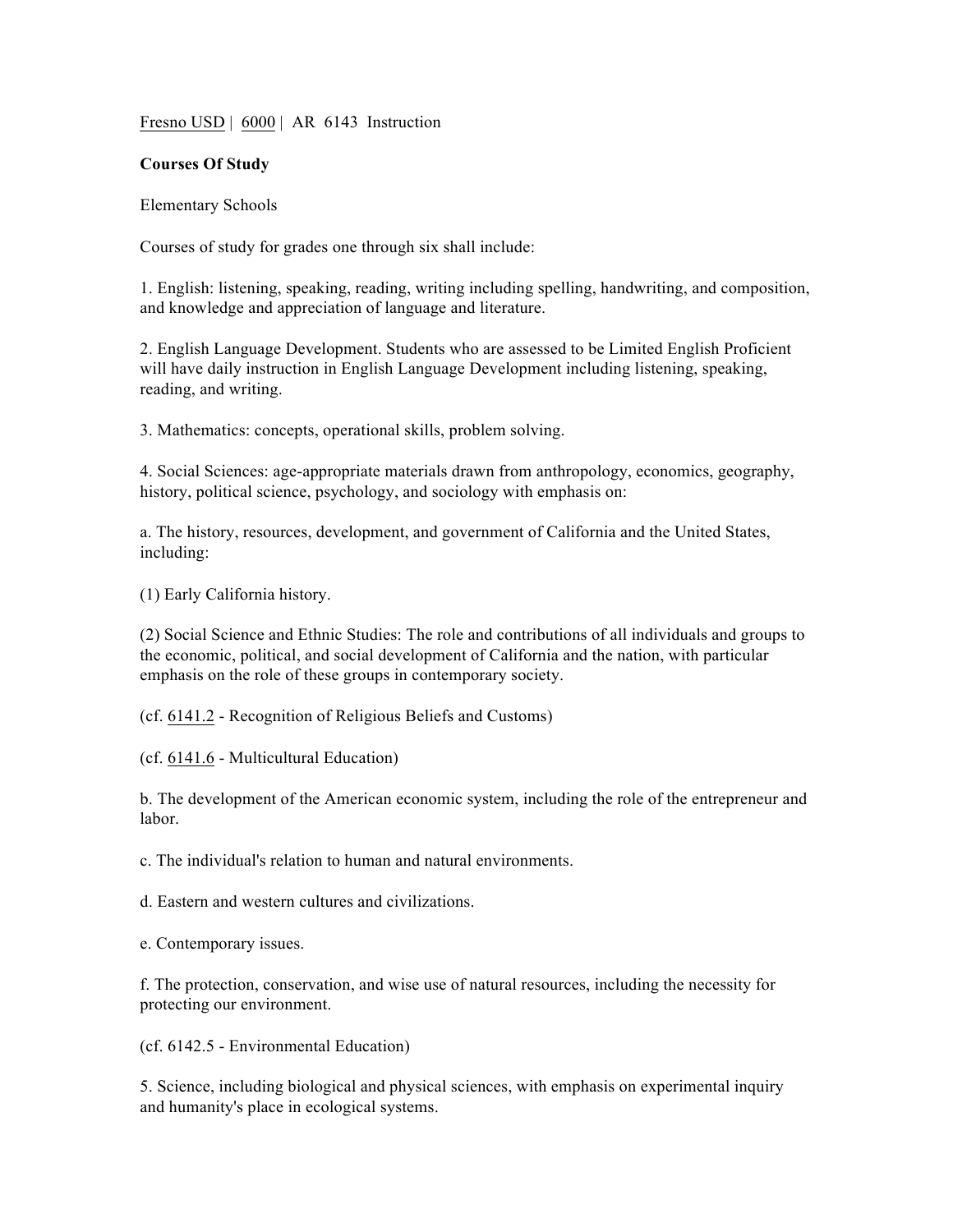## (cf. 6142.3 - Science Instruction)

6. Visual and performing arts, including art, music, and dance, with emphasis on creative expression and the development of aesthetic appreciation.

(cf. 6142.6 - Visual and Performing Arts)

7. Health: individual, family, and community health principles and practices, including:

a. Personal and public safety and accident prevention, with instruction in:

(1) Hemorrhage control.

- (2) Treatment for poisoning.
- (3) Resuscitation techniques.
- (4) Cardiopulmonary resuscitation, when appropriate equipment is available.
- b. Fire prevention.
- c. Sexually transmitted disease.
- (cf. 6142.1 Family Life/Sex Education)
- (cf. 6142.2 AIDS Prevention Instruction)
- d. The effects of alcohol, narcotics, drugs, and tobacco upon the human body.
- (cf. 5131.6 Alcohol and Other Drugs)

e. Interpersonal Problem Solving.

8. Physical education, with emphasis on activities conducive to health and vigor of body and mind. (Education Code 51210)

(cf. 6142.7 - Physical Education)

Secondary Schools

Course of study for grades 7 through 12 shall include:

1. English: listening, speaking, reading, writing including handwriting and spelling, and knowledge and appreciation of literature, language, and composition.

2. English Language Development. Students who are assessed to be Limited English Proficient will have daily English Language Development including listening, speaking, reading, and writing.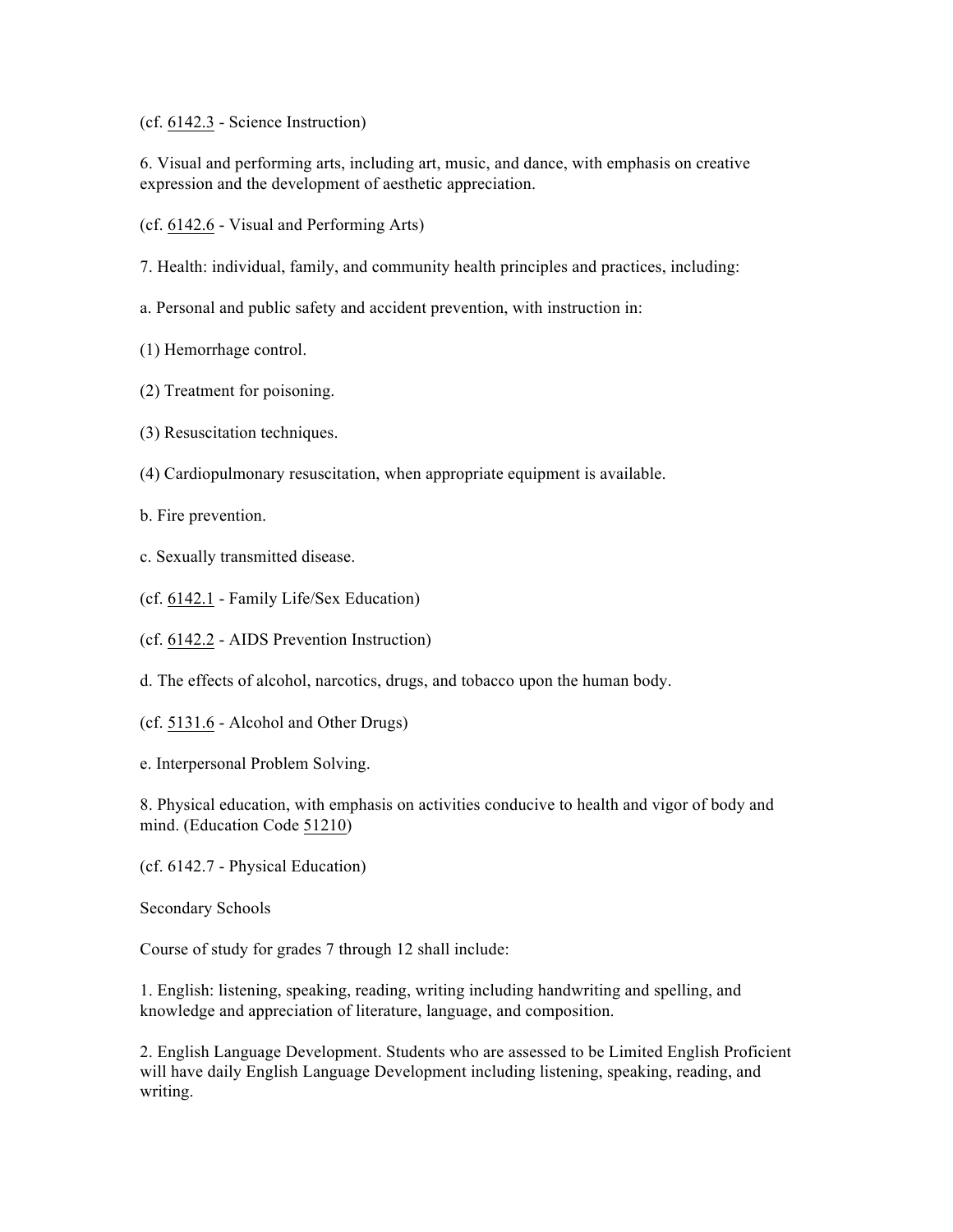3. Social Sciences: age-appropriate materials drawn from anthropology, economics, geography, history, political science, psychology, and sociology, with instruction in:

a. The history, resources, development, and government of California and the United States, including:

- (1) The Declaration of Independence.
- (2) U.S. Constitution including the:
- Bill of Rights
- Federalists Papers
- Emancipation Proclamation
- Gettysburg Address
- George Washington's Farewell Address

(AB3086 effective January 1, 1997)

(4) Social Science and Ethnic Studies: The role and contributions of all individuals and groups to the economic, political, and social development of California and the nation, with particular emphasis on the role of diversity in contemporary society.

(cf. 6141.2 - Recognition of Religious Beliefs and Customs)

(cf. 6141.6 - Multicultural Education)

b. Our American legal system, the operation of the juvenile and adult criminal justice systems, and the rights and duties of citizens under the criminal and civil law and the state and federal constitutions.

c. The development of the American economic system, including the role of the entrepreneur and labor.

d. The individual's relations to human and natural environments, including the protection, conservation and wise use of resources and the necessity for protecting our environment.

e. Eastern and western cultures and civilizations.

f. Human rights issues, with particular attention to the study of the inhumanity of genocide, slavery, and the Holocaust.

g. Contemporary issues.

4. Foreign language(s): listening, speaking, reading, and writing, beginning not later than grade 7 (Education Code 51220)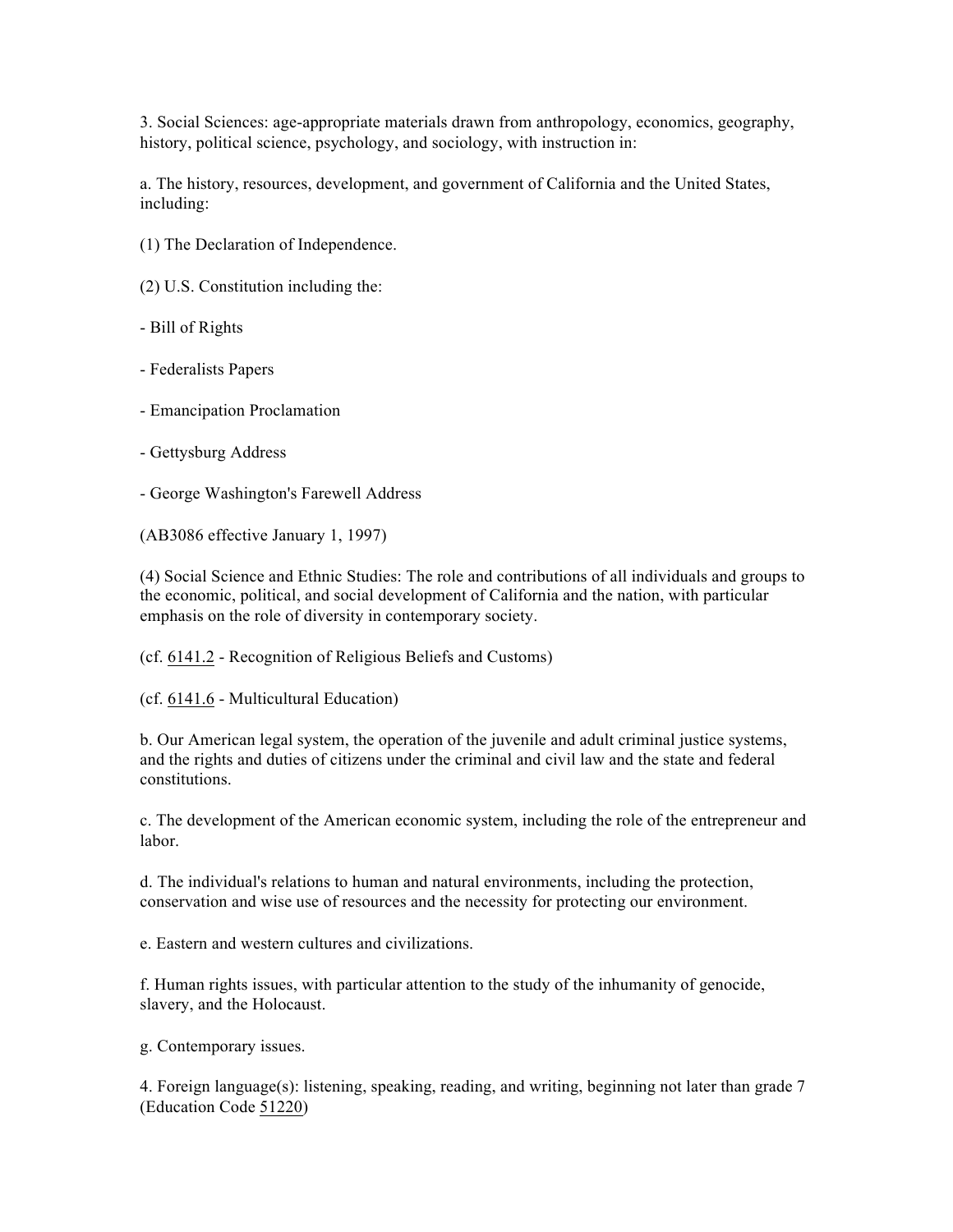5. Physical education, with emphasis on activities conducive to health and vigor of body and mind.

(cf. 6142.7 - Physical Education)

6. Science, including physical and biological sciences, with emphasis on basic concepts, theories and processes of scientific investigation and on humanity's place in ecological systems, and with appropriate applications of the interrelation and interdependence of the sciences.

(cf. 6142.3 - Science Instruction

(cf. 6142.5 - Environmental Education)

7. Mathematics, including instruction designed to develop mathematical understandings, operational skills and insight into problem-solving procedures.

8. Visual and performing arts, including art, music, drama, and dance with emphasis upon development of aesthetic appreciation and the skills of creative expression.

(cf. 6142.6 - Visual and Performing Arts)

9. Applied arts, including instruction in consumer and homemaking education, industrial arts, general business education, or general agriculture.

(cf. 6178 - Vocational Education)

10. Vocational-technical education designed to prepare youth for gainful employment in occupations that meet state and community needs and are relevant to students' career desires and needs.

11. Automobile driver education, including instruction in:

a. Vehicle Code provisions and other relevant state laws.

b. Proper acceptance of personal responsibility in traffic.

c. Appreciation of the causes, seriousness, and consequences of traffic accidents.

d. Knowledge and attitudes necessary for the safe operation of motor vehicles.

e. The safe operation of motorcycles.

f. The dangers involved in consuming alcohol or drugs in connection with the operation of a motor vehicle.

12. Personal and public safety and accident prevention, including instruction in:

a. Hemorrhage control, treatment for poisoning, resuscitation techniques, and cardiopulmonary resuscitation when appropriate equipment is available.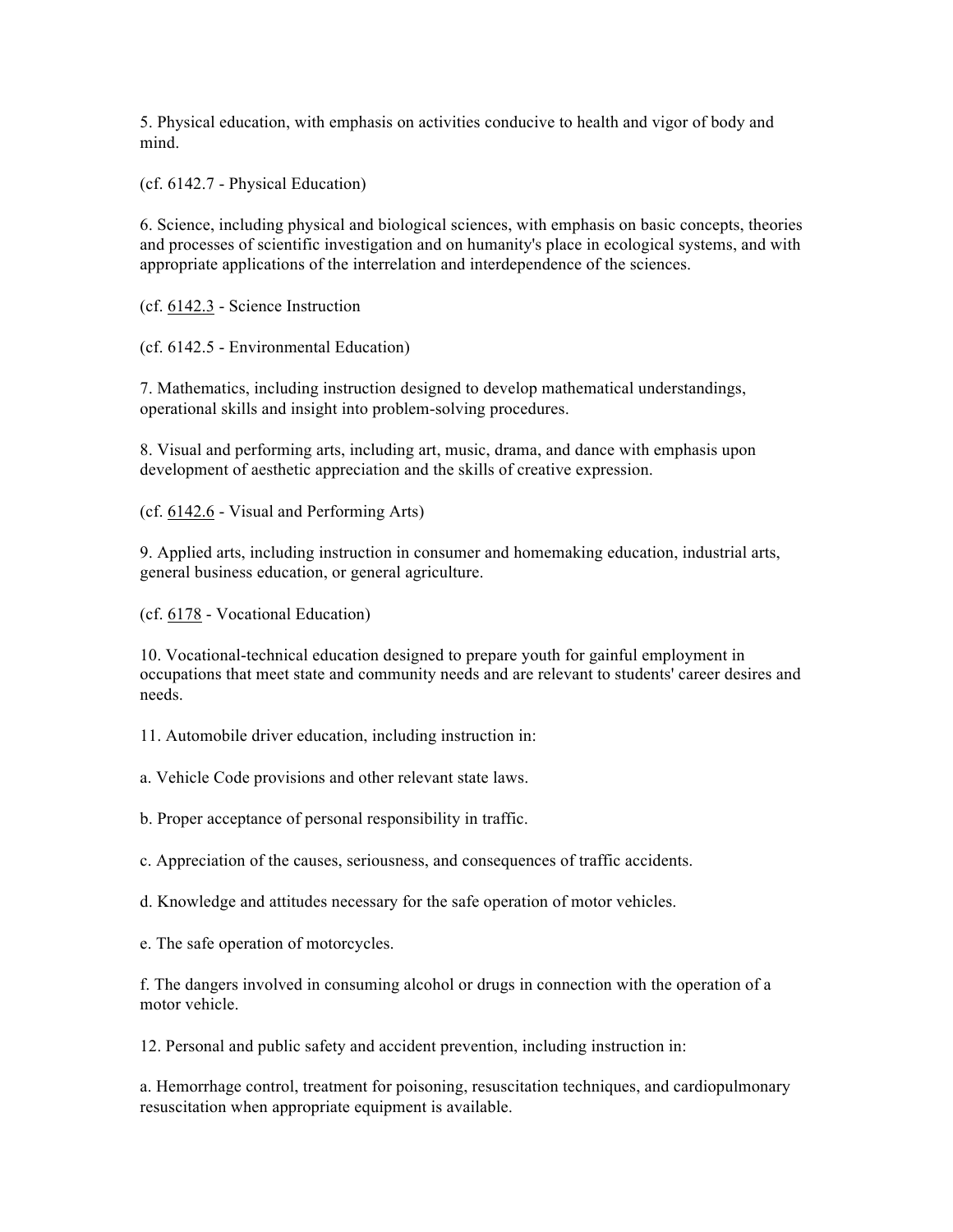b. Fire prevention.

c. Sexually transmitted disease.

(cf. 6142.1 - Family Life/Sex Education)

d. AIDS and AIDS prevention.

(cf. 6142.2 - AIDS Prevention Instruction)

e. The effects of alcohol, narcotics, drugs, and tobacco upon the human body and upon prenatal development.

- (cf. 5131.6 Alcohol and Other Drugs)
- f. Interpersonal Problem Solving.
- g. Prenatal care.

h. Violence as a public health issue. (Education Code 51202)

13. Parenting skills and education shall be taught to students in grade 9 separately or as part of another course. This requirement is addressed within the district Sociology for Living course of study. Parenting instruction must include the following areas of instruction:

a. Child development and growth.

## b. Effective parenting.

- c. Prevention of child abuse.
- d. Nutrition.
- e. Household finances and budgeting.
- f. Personal and family interaction and relations.
- g. Methods to promote self-esteem.
- h. Effective decision-making skills.
- i. Family and individual health.

Upon parental/guardian request, a student may be exempted from the parenting skills and education class if he/she satisfactorily demonstrates mastery of the course content, (Education Code 51220.5) or if the parent/guardian stipulates in writing that the parenting curriculum is in violation of the parents religious or moral beliefs.